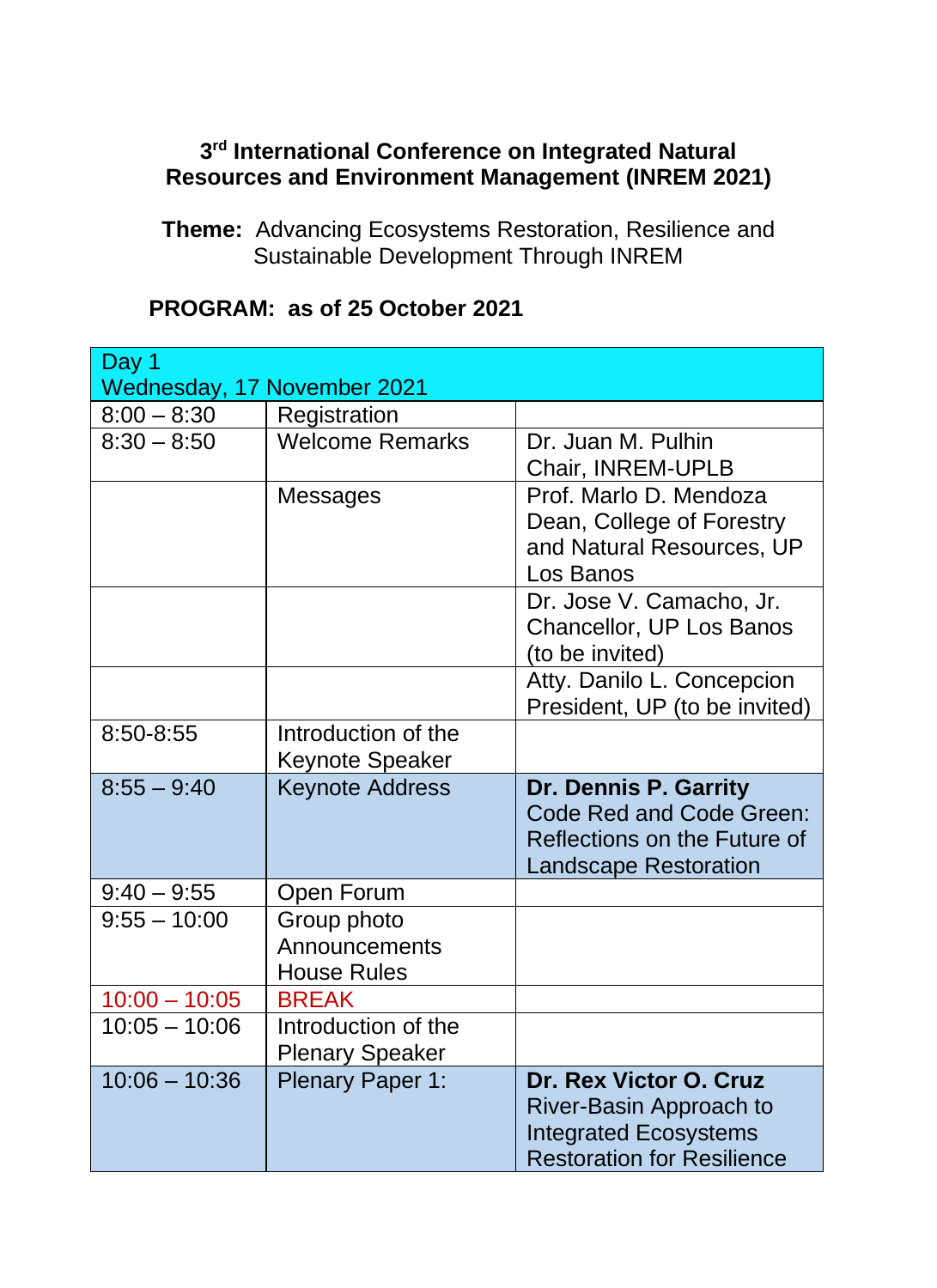|                 |                             | and Sustainable                               |  |
|-----------------|-----------------------------|-----------------------------------------------|--|
|                 |                             | Development: Issues and                       |  |
|                 |                             | Concerns                                      |  |
| $10:36 - 10:37$ |                             | Introduction of the Speaker                   |  |
| $10:37 - 11:07$ | Plenary Paper 2:            | Dr. Bart Johnson                              |  |
|                 |                             | <b>Rural-Urban Linkages</b>                   |  |
| $11:07 - 11:08$ | Introduction of the Speaker |                                               |  |
| $11:08 - 11:38$ | <b>Plenary Paper 3:</b>     | PaSu Angelique Songco<br><b>Small Islands</b> |  |
| $11:38 - 11:53$ | Open Forum                  |                                               |  |
| $11:53 - 12:00$ | Announcement                |                                               |  |
| $12:00 - 1:00$  | Lunch                       |                                               |  |
| $1:00 - 2:30$   | <b>LGU INREM</b>            | 6 presentations                               |  |
|                 | Champions                   |                                               |  |
| $2:30 - 2:55$   | Open Forum                  |                                               |  |
| $2:55 - 3:00$   | <b>BREAK</b>                |                                               |  |
| $3:00 - 3:01$   | Introduction of the Speaker |                                               |  |
| $3:01 - 3:31$   | Plenary Paper 4:            | Dr. Cora Van Oosten                           |  |
|                 |                             | <b>Landscape Governance</b>                   |  |
| $3:31 - 3:32$   | Introduction of the         |                                               |  |
|                 | Speaker                     |                                               |  |
| $3:32 - 4:02$   | Plenary Paper 5:            | <b>Prof. Andrew Gosler</b>                    |  |
|                 |                             | Ethno-ornithology:                            |  |
|                 |                             | Towards a global voice                        |  |
|                 |                             | for Biocultural Diversity                     |  |
| $4:02 - 4:03$   | Introduction of the         |                                               |  |
|                 | Speaker                     |                                               |  |
| $4:03 - 4:33$   | Plenary Paper 6:            | Dr. Osamu Saito                               |  |
|                 |                             | <b>Building Sustainable and</b>               |  |
|                 |                             | <b>Resilient Future of Small</b>              |  |
|                 |                             | <b>Islands under Climate and</b>              |  |
|                 |                             | <b>Ecosystem Changes</b>                      |  |
| $4:33 - 4:48$   | Open Forum                  |                                               |  |
| $4:48 - 5:00$   | Evaluation                  |                                               |  |
|                 | Announcement(s)             |                                               |  |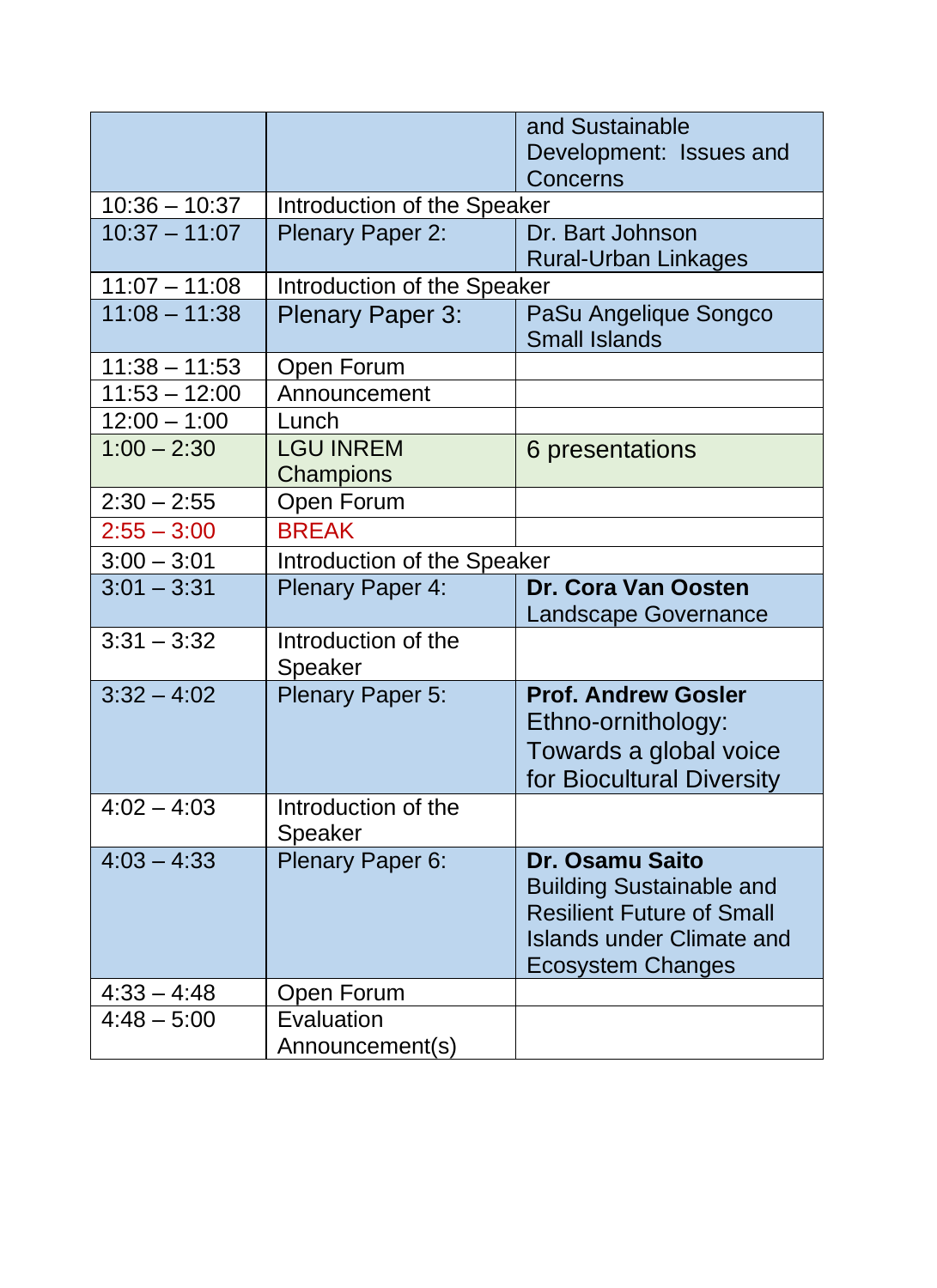| Day 2                      |                                             |                                 |
|----------------------------|---------------------------------------------|---------------------------------|
| Thursday, 18 November 2021 |                                             |                                 |
| $9:00 - 9:10$              | Recap, House Rules,                         |                                 |
|                            | Announcement(s)                             |                                 |
| $9:10 - 9:11$              | Introduction of the Speaker                 |                                 |
| $9:11 - 9:41$              | Plenary Paper 7:                            | Dr. Diana Aga                   |
|                            |                                             | <b>Contaminants of Emerging</b> |
|                            |                                             | Concerns in the                 |
|                            |                                             | Environment: Occurrence,        |
|                            |                                             | <b>Effects and Treatment</b>    |
| $9:41 - 9:42$              | Introduction of the Speaker                 |                                 |
| $9:42 - 10:12$             | Plenary Paper 8:                            | Dr. Chihiro Yoshimura           |
|                            |                                             | <b>Nested Environmental</b>     |
|                            |                                             | Models for Integrated Lake      |
|                            |                                             | Basin Management: An            |
|                            |                                             | example from Tonle Sap          |
|                            |                                             | Lake, Cambodia                  |
| 10:12 - 10:17              | <b>BREAK</b>                                |                                 |
| $10:17 - 10:18$            | Introduction of the Speaker                 |                                 |
| $10:18 - 10:48$            | Plenary Paper 9:                            | Dr. Macrina T. Zafaralla        |
|                            |                                             | The aquatic macrophyte          |
|                            |                                             | biosorption system              |
|                            |                                             | (AMBS) for river                |
|                            |                                             | restoration and                 |
|                            |                                             | rehabilitation                  |
| $10:48 - 11:58$            | Open Forum                                  |                                 |
| $10:58 - 11:46$            |                                             | 3 Minute-Talk (3MT)             |
| $11:46 - 12:00$            | Announcement                                |                                 |
| $12:00 - 1:00$             | Lunch                                       |                                 |
| $1:00 - 3:49$              | <b>Parallel Session 1</b>                   |                                 |
|                            | <b>Session 1A: Lake and River Basins</b>    |                                 |
|                            | <b>Session 1B: Landscapes and Seascapes</b> |                                 |
|                            | <b>Session 1C: Small Islands</b>            |                                 |
|                            | <b>Session 1D: Rural-Urban Linkages</b>     |                                 |
| $1:00 - 1:04$              | Introduction of                             | 1 minute per presenter          |
|                            | presenters                                  |                                 |
| $1:04 - 2:04$              |                                             | 4 speakers @15 minutes          |
| $2:04 - 2:19$              | Open Forum                                  |                                 |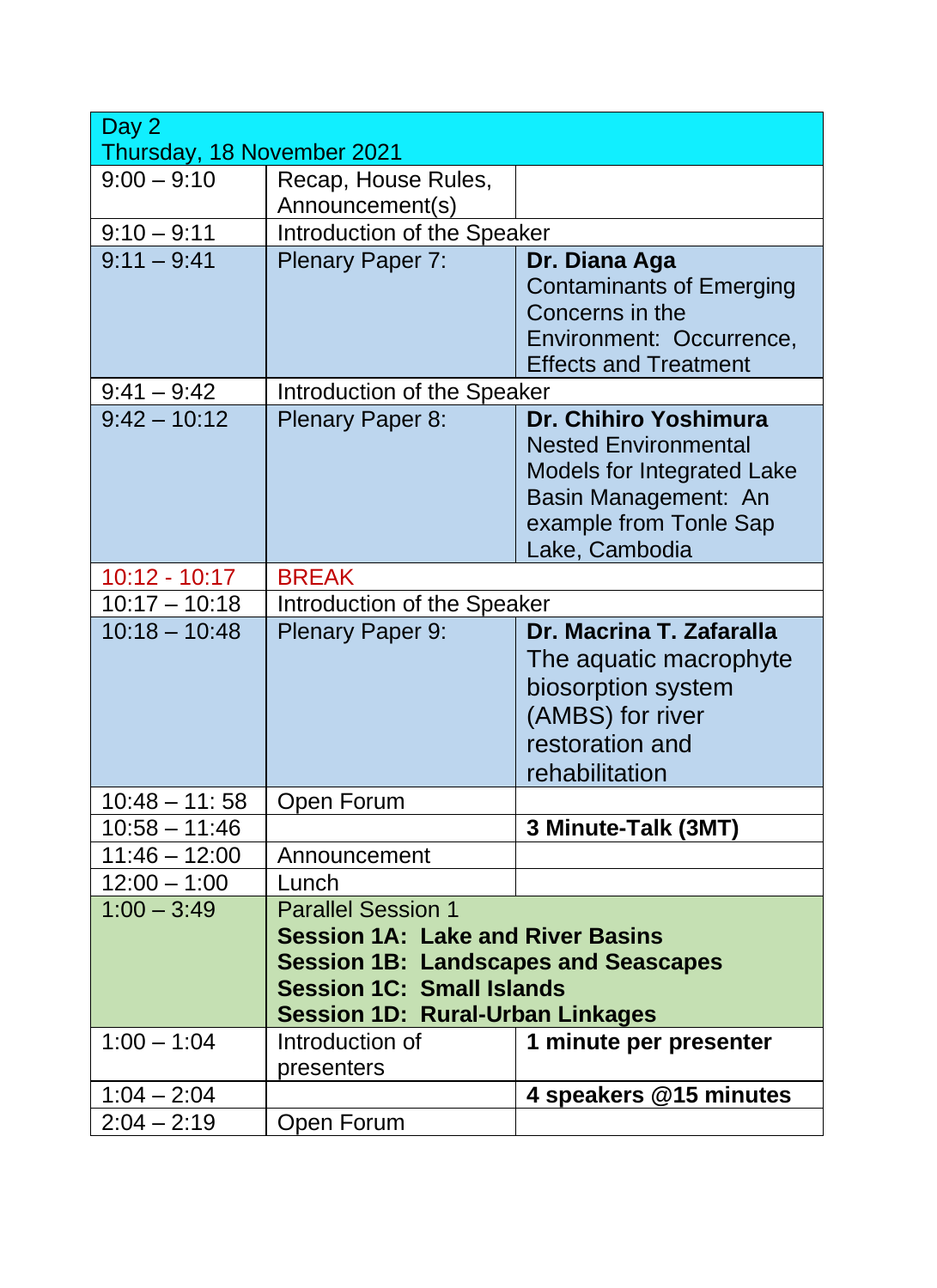| $2:19 - 2:23$ | Introduction of<br>presenters | 1 minute per presenter  |
|---------------|-------------------------------|-------------------------|
| $2:23 - 3:23$ |                               | 4 speakers @15 minutes  |
| $3:23 - 3:38$ | Open Forum                    |                         |
| $3:38 - 3:43$ | <b>BREAK</b>                  |                         |
| $3:43 - 4:43$ |                               | <b>FFP Presentation</b> |
| $4:43 - 5:00$ | Open Forum                    |                         |
| $5:00 - 5:05$ | Evaluation                    |                         |
|               | Announcements                 |                         |

| Day 3                    |                                             |                              |
|--------------------------|---------------------------------------------|------------------------------|
| Friday, 19 November 2021 |                                             |                              |
| $8:50 - 9:00$            | Recap, House Rules,                         |                              |
|                          | Announcement(s)                             |                              |
| $9:00 - 9:01$            | Introduction of the Speaker                 |                              |
| $9:01 - 9:31$            | Plenary Paper 10:                           | <b>Dr. Laura David</b>       |
|                          |                                             | <b>Seascapes</b>             |
| $9:31 - 9:32$            | Introduction of the Speaker                 |                              |
| $9:32 - 10:02$           | <b>Plenary Paper 11:</b>                    | Dr. Wilfredo Licuanan        |
|                          |                                             | Insights into the            |
|                          |                                             | <b>Organization of Reef</b>  |
|                          |                                             | Seascapes in the             |
|                          |                                             | Philippines                  |
| $10:02 - 10:17$          | Open Forum                                  |                              |
| $10:17 - 10:22$          | <b>BREAK</b>                                |                              |
| $10:22 - 10:24$          | Introduction of the Speaker                 |                              |
| $10:24 - 10:54$          |                                             | <b>Undergraduate Student</b> |
|                          |                                             | <b>Research</b>              |
| $10:54 - 11:10$          | Open Forum                                  |                              |
| $11:10 - 12:00$          |                                             | <b>POSTER</b>                |
|                          |                                             | <b>PRESENTATION</b>          |
| $12:00 - 1:00$           | Lunch                                       |                              |
| $1:00 - 3:49$            | <b>Parallel Session 2</b>                   |                              |
|                          |                                             |                              |
|                          | <b>Session 2A: Lake and River Basins</b>    |                              |
|                          | <b>Session 2B: Landscapes and Seascapes</b> |                              |
|                          | <b>Session 2C: Small Islands</b>            |                              |
|                          | <b>Session 2D: Rural-Urban Linkages</b>     |                              |